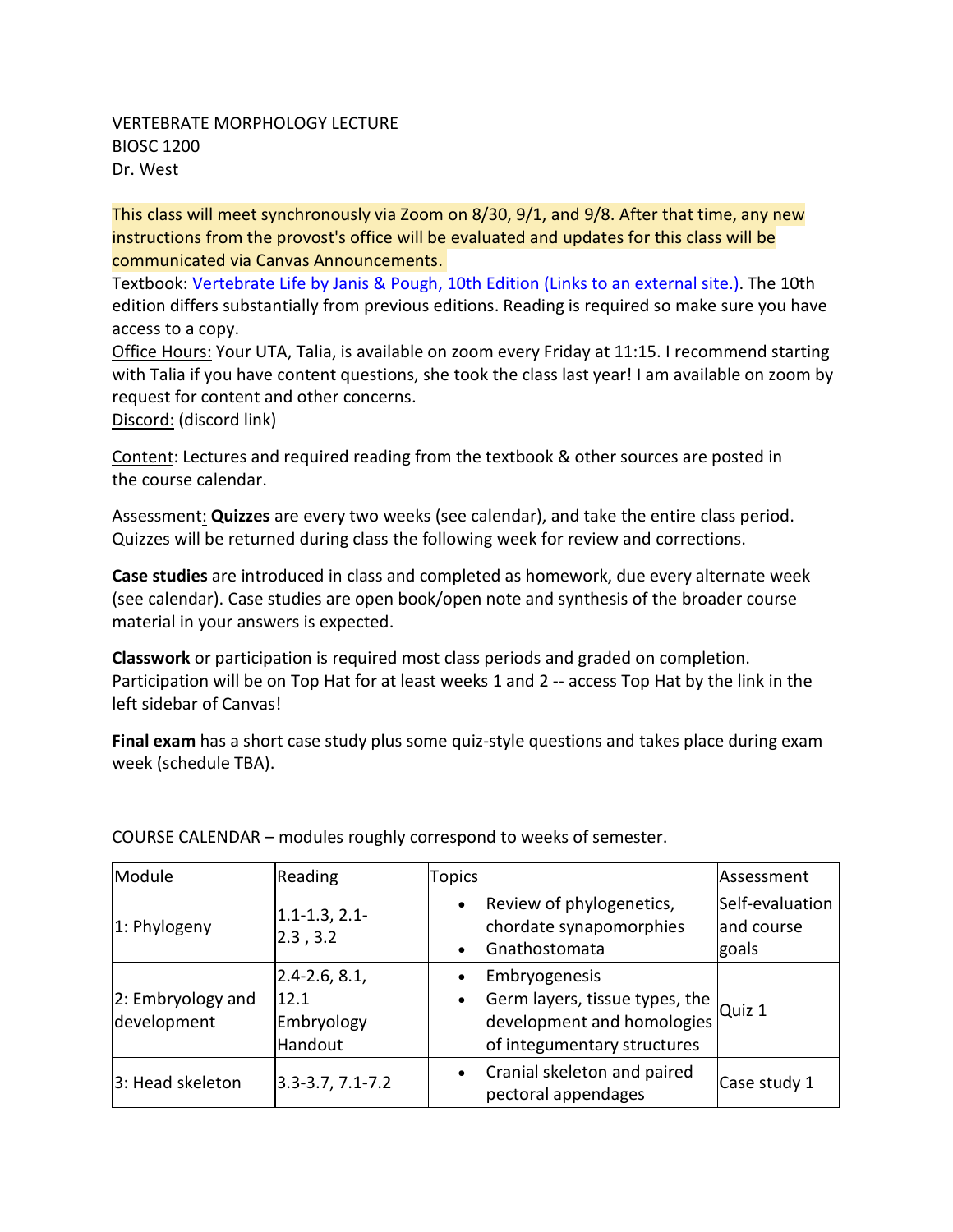|                                   | Walker head<br>skeleton chapter                                                                    | Bone and joints                                                                                                   |              |
|-----------------------------------|----------------------------------------------------------------------------------------------------|-------------------------------------------------------------------------------------------------------------------|--------------|
| 4: Gnathostomes                   | 6.1, 4.1, 10.1, 10.2                                                                               | Feeding adaptations in water<br>$\bullet$<br>Osteichthyes<br>$\bullet$                                            | Quiz 2       |
| 5: Musculoskeletal<br>system      | 8.1-8.2, 9.2, 9.6,<br>10.2, 14.2, 19.3-<br>19.4, 19.7, 24.4,<br>25.2<br>Kardong muscles<br>chapter | Musculoskeletal system<br>$\bullet$<br>Muscles of the appendicular<br>$\bullet$<br>skeleton in fish and tetrapods | Case study 2 |
| 6: Tetrapodomorpha Tetrapod skull | 5.1, 5.4, 5.5, 8.3,<br>9.7, 10.1-10.3, 11.1<br>diagrams<br>Paper for 9/30                          | Terrestrial adaptations of the<br>skull and skeleton<br>Tetrapod evolution                                        | Quiz 3       |
| 7: Terrestrial<br>adaptations     | 11.2-11.5<br>12.3-12.7, 14.6,<br>22.1, 24.4                                                        | Amphibians<br>Amniotes                                                                                            | Case study 3 |
| 8: Amniota                        | 17.4, 17.5, 25.2,<br>25.5                                                                          | Cranial musculature and<br>$\bullet$<br>feeding adaptations in<br>amniotes                                        | Quiz 4       |
| 9: Cardiovascular<br>system       | 12.4, 14.4,<br>2.6, 3.4, 24.3                                                                      | Amniote hearts<br>$\bullet$<br>Amniote ventilation                                                                | Case study 4 |
| 10: Nerves and<br>brains          | Nerves, cranial<br>nerves, and brain<br>handouts<br>Kardong chapter                                | Nervous system and brain<br>Sensory systems<br>$\bullet$                                                          | Quiz 5       |
| 11: Diapsids and<br>Synapsids     | 19.1-19.7, 19.10,<br>21.1, 22.1-22.2                                                               | Permotriassic turnover<br><b>Dinosaurs</b>                                                                        | Case study 5 |
| 12: Ears                          | 4.2, 7.2, 12.5, 22.5,<br>22.6<br>24.3, 24.4, 24.5,<br>25.2<br><b>Mammal Skull</b><br>Handout       | Synapsids<br>Mammal ear and jaw joint                                                                             | Quiz 6       |
| 13: Mammals                       | 24.3, 24.4, 25.1,<br>25.5-25.7                                                                     | Synapomorphies diversity of<br>mammals.<br>Primates and humans.                                                   | Case study 6 |

POLICIES AND INFORMATION: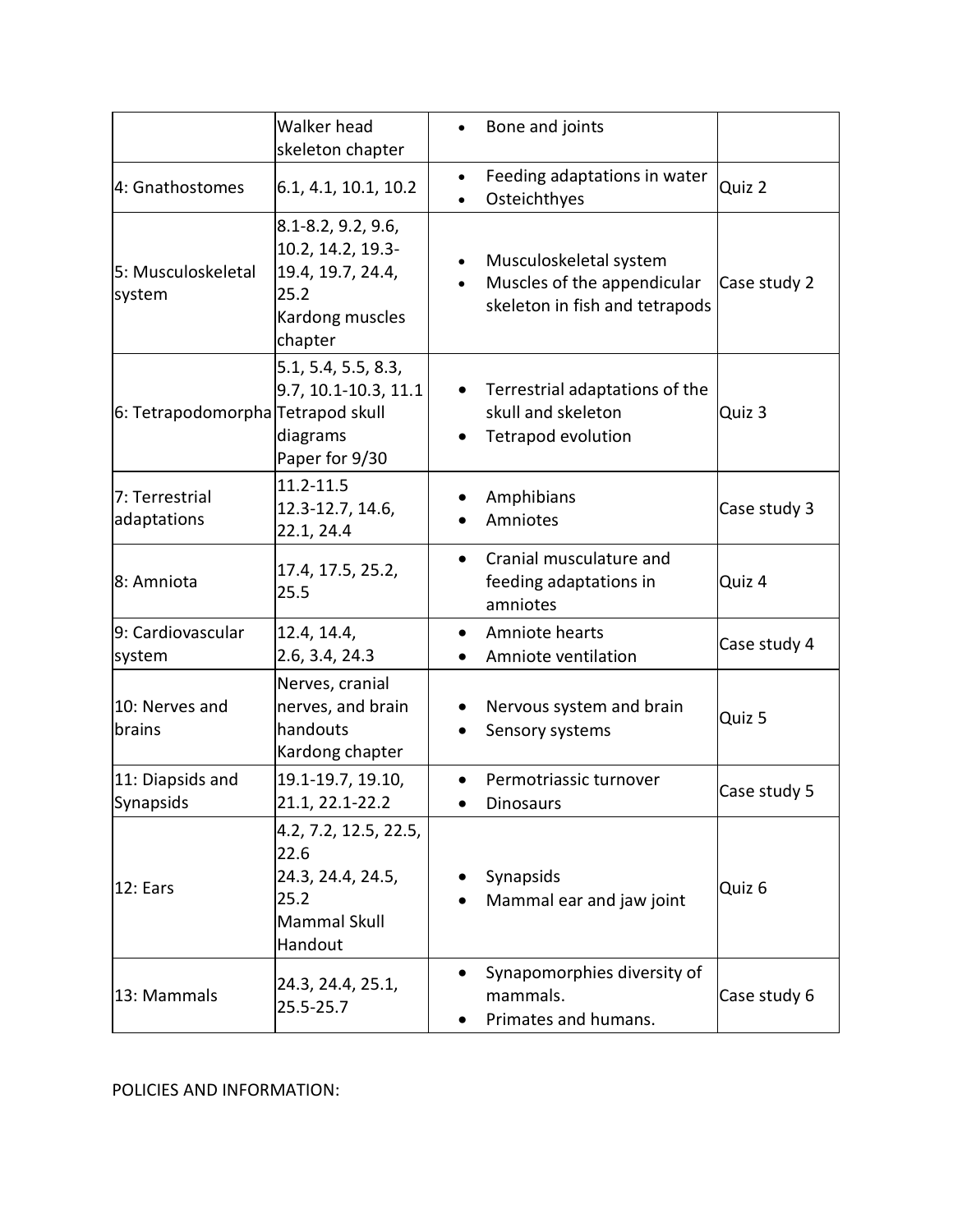During this pandemic, it is extremely important that you abide by the [public health](https://www.alleghenycounty.us/Health-Department/Resources/COVID-19/COVID-19.aspx)  regulations [\(Links to an external site.\)](https://www.alleghenycounty.us/Health-Department/Resources/COVID-19/COVID-19.aspx) , the University of Pittsburgh's [health standards and](https://www.policy.pitt.edu/university-policies-and-procedures/covid-19-standards-and-guidelines)  [guidelinesLinks to an external site.,](https://www.policy.pitt.edu/university-policies-and-procedures/covid-19-standards-and-guidelines) and [Pitt's Health RulesLinks to an](https://www.coronavirus.pitt.edu/healthy-community/pitts-health-rules) external site.. These rules have been developed to protect the health and safety of all of us. Universal [face coveringLinks](https://www.coronavirus.pitt.edu/frequently-asked-questions-about-face-coverings)  [to an external site.](https://www.coronavirus.pitt.edu/frequently-asked-questions-about-face-coverings) is required in all classrooms and in every building on campus, without exceptions, regardless of vaccination status. This means you must wear a face covering that properly covers your nose and mouth when you are in the classroom. If you do not comply, you will be asked to leave class. It is your responsibility have the required face covering when entering a university building or classroom. For the most up-to-date information and guidance, please visit [coronavirus.pitt.eduLinks to an external site.](http://coronavirus.pitt.edu/) and check your Pitt email for updates before each class.

If you are required to isolate or quarantine, become sick, or are unable to come to class, contact me as soon as possible to discuss arrangements.

#### Course Summary

A study of the gross anatomy, histology, development, and evolution of the vertebrates. Topics include vertebrate origins, evolutionary history, and phylogeny; basic histology; early embryology; integument; skeletal system; muscular system; sense organs; nervous system; endocrine system; body cavity and mesenteries; digestive system; respiratory system; circulatory system; excretory system; reproductive system. Body system development, histology, and functional anatomy are examined, emphasizing an evolutionary comparative context. The purpose of the course is to provide an understanding of the evolution and functional anatomy of the vertebrate body plan, and a background for further studies in embryology, physiology, systematics, human anatomy, and physiology.

By the end of this semester, you will be able to (among other things)

- Identify and compare features of major body systems across a range of vertebrate taxa.
- Identify major groups of vertebrates and their evolutionary relationships.
- Compare and contrast adaptations of the various vertebrate groups and explain how these relate to major events and environmental conditions.
- Define and identify examples of homology, constraint, and ecomorphology.
- Provide evidence from comparative anatomy for evolution as the mechanism for observed biodiversity.
- Read, interpret, and evaluate primary literature in morphology and paleontology.

## Communication:

Important announcements will be posted to Canvas; you will get an email notification when an announcement is posted. If you have the Canvas app, you can set it to send you a push when an announcement is posted.

Questions about course content should be posted on the Canvas Discussions board. Generally, I will not answer email inquiries about content. If you have a question, first check if it's already answered on the discussion board, and if not, post it there.

You can always email me if you wish to set up a meeting privately or at a different time than regular office hours.

## Intellectual property: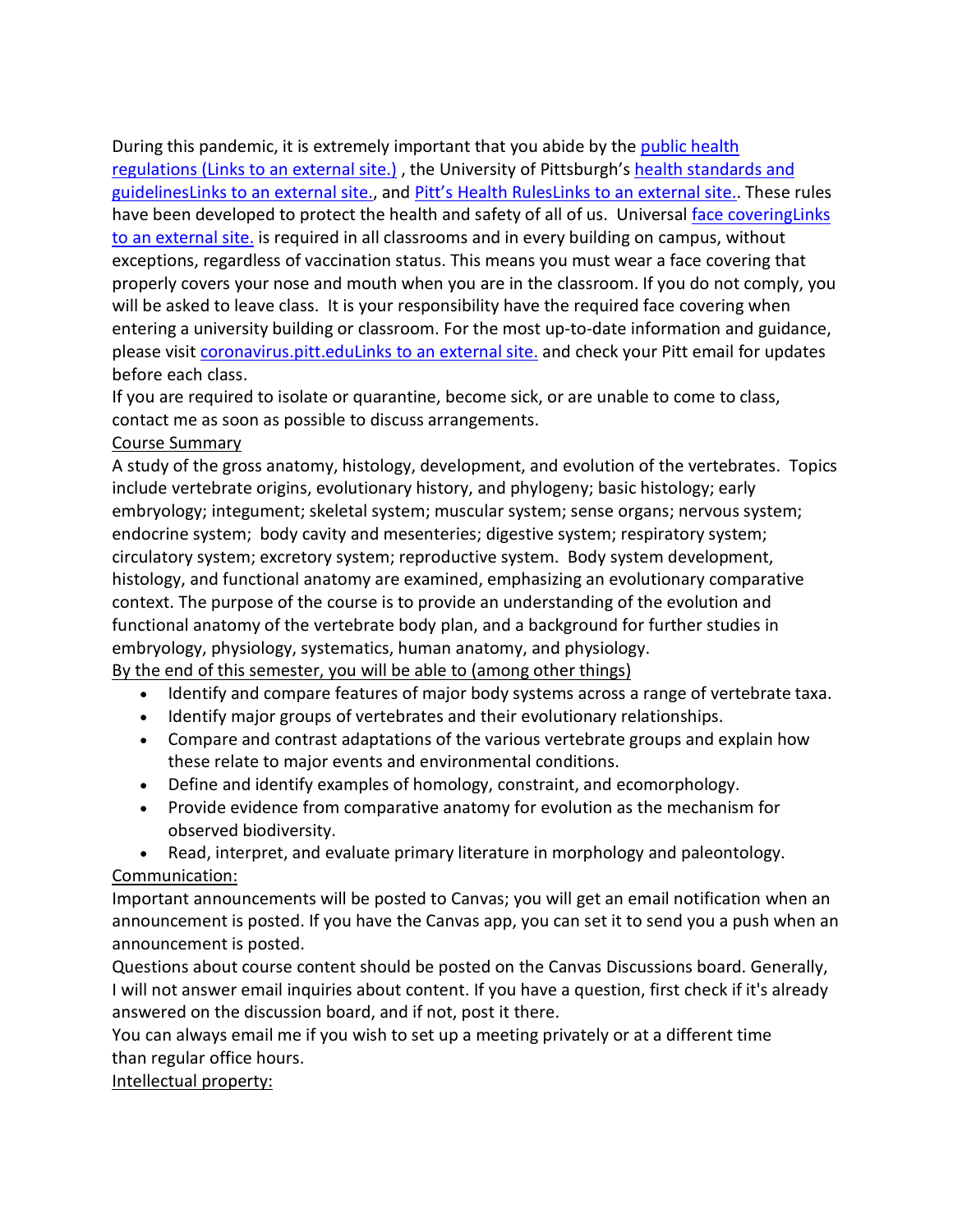All course materials, including but not limited to lecture notes, powerpoint slides, quizzes, homework, videos, recitation assignments, are Dr. West's intellectual property. You may not reproduce any part of any quiz, exam, or graded assignment in any way. No photos, copying/pasting, screen-shots, etc.

Posting any part of the course content on any website or sharing it with anyone not currently enrolled in the course, without my express written permission, is a violation of the academic integrity code and may be a violation of intellectual property laws.

University Policy on Academic Integrity:

Students are expected to comply with the University of Pittsburgh School of Arts and Sciences [Academic Integrity CodeLinks to an external site..](https://www.as.pitt.edu/faculty/policies-and-procedures/academic-integrity-code) Any student suspected of failing to meet the student obligations of the code during the semester will be required to participate in the procedures for adjudication, initiated at the instructor level. This may include, but is not limited to, confiscation of the assignment of any individual suspected of violating the code. A minimum sanction of a zero score for the assignment will be imposed. Violation of the Academic Integrity Code requires the instructor to submit an Academic Integrity Violation Report to the Dean.

Course Policy on Academic Integrity:

If you cheat on a quiz or exam you will receive an F in the course and an Academic Integrity Violation Report will be filed.

# Resources:

If you do not have access to a reliable internet connection and a PC that meets the recommended minimum standards, including a current operating system, a limited number of mobile hotspots and/or laptops are available for temporary loan. Please visithttps://www.technology.pitt.edu/remotedevicesfor more information. For all technology-related issues, contact the24/7 IT Help Desk at 412-624-HELP (4357) or utilize Virtual Technical Support.

The digital platforms used in this course are Canvas, Panopto, and Zoom. All materials, announcements, deadlines, zoom links, panopto links, and discussion boards for this course can be found on Canvas. You should check Canvas at least every Tuesday, Wednesday, and Thursday. Missing a Canvas announcement is not an excuse for missing an assignment or deadline.

Online tutoring, peer tutoring, and other studying help is available at Study Lab. I encourage you to check out this resource even if you are not sure exactly what you need. https://www.asundergrad.pitt.edu/study-lab

If you have a disability for which you are or may be requesting an accommodation, you should contact both Dr. West and Disabilities Resources and ServicesLinks to an external [site.](https://www.diversity.pitt.edu/disability-access/disability-resources-and-services) 216 William Pitt Union, (412) 648-7890/(412) 383-7355 (TYY), as early as possible in the term. DRS will determine reasonable accommodations for this course. The Canvas LMS platform was built using the most modern HTML and CSS technologies, and is committed to W3C's Web Accessibility Initiative and Section 508 guidelines. Specific details regarding individual feature compliance are documented and updated regularly.

Each student is issued a University e-mail address(username@pitt.edu) upon admittance. This e-mail address may be used by the University for official communication with students. Students are expected to read e-mail sent to this account on a regular basis. Failure to